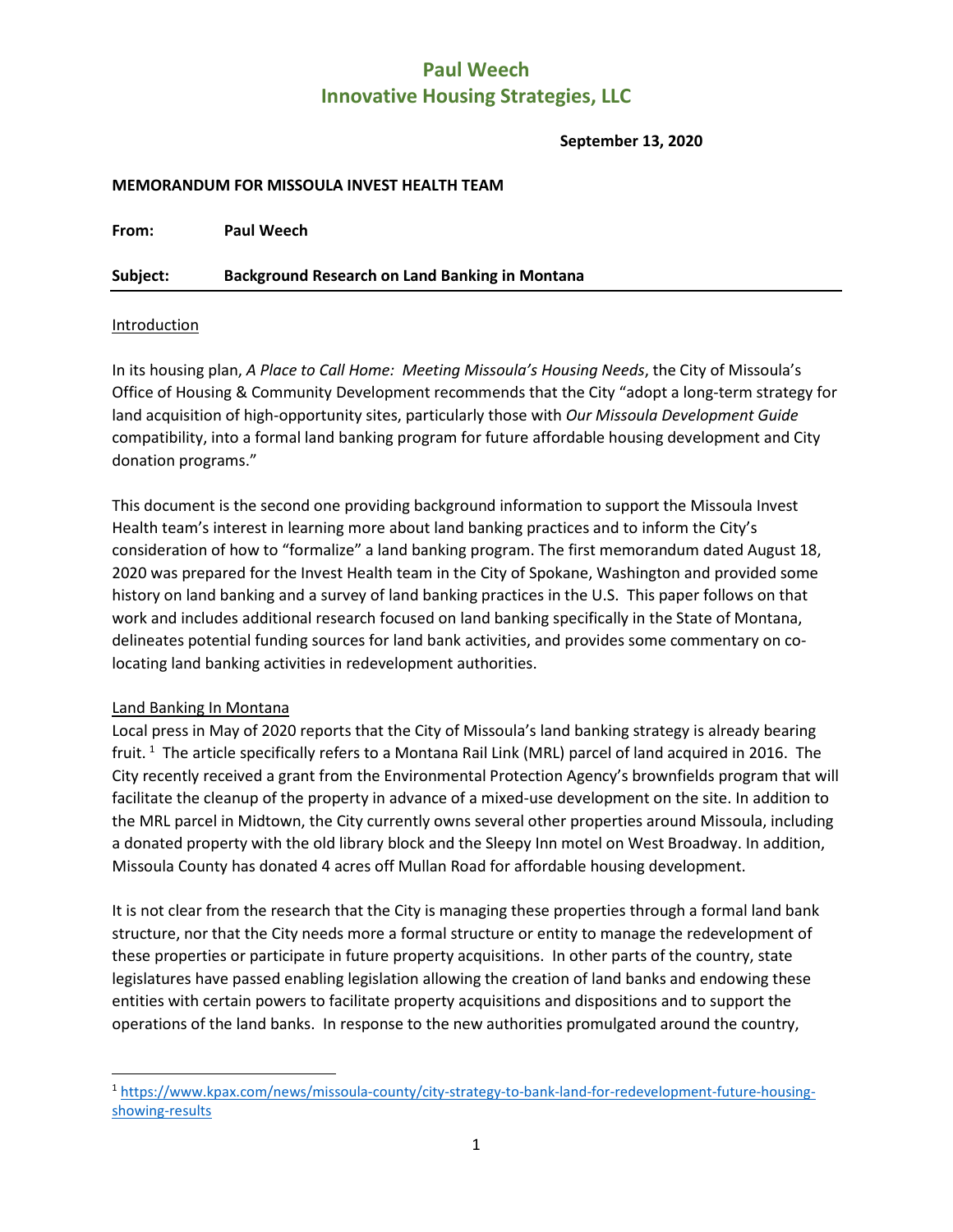more than 200 cities and counties have created quasi-governmental land banks with separate governance (publicly appointed) and some budgetary flexibilities.

The land banking model gained prominence in the U.S. as a tool in older industrial cities for managing high levels of vacancies and blight. The typical land bank is designed for the acquisition and repositioning of distressed properties for new development. For the most part, a land bank's role is to return properties to productive use and to ensure that it receives fair market value for the properties it sells. And, at the same time, a land bank gives the public sector an opportunity to shape develop activities as it makes choices around which parcels to sell, what improvements it may make to a property, and the structure of the sales process. Certainly, a land bank can choose to promote affordable housing through its sale processes (e.g. preferences for purchasers who commit to long-term affordability) and pricing strategies (e.g. concessionary pricing for affordable housing uses), partnerships with community land trusts to lock in long-term affordability in the ownership of the land, or the selection of development partners with affordable housing missions (e.g. non-profit purchasers). It is important to note, however, that these practices can often imply lessened economic returns and potentially conflict with a statutory guidance to maximize sales values or a business model that relies on sales proceeds to cover operating costs.

According to the Center for Community Progress – the leading organization in the U.S. with expertise on land banks – the State of Montana had not enacted enabling legislation for the creation of land banks in the state. (I was also unable to identify enabling legislation through additional research).

The State of Montana has enacted state land banking authorities to manage Montana trust lands administered by the Department of Natural Resources and Conservation (DNRC).<sup>[2](#page-1-0)</sup> The State already had the authority to sell trust lands. Evidently, the impulse behind the creation of the Land Bank was to allow the purchase of additional trust lands with the proceeds from sales. The authorizing statute requires that newly acquired lands must generate more revenues than the sold lands (typically income from grazing, agriculture, and timber rights, but also cabin/home sites and commercial leases). The Land Bank's strategy includes selling isolated lands and buying properties contiguous to other state lands in order to consolidate its positions. A July 2020 Land Bank report shows that, over the 2006-2020 period, the DNRC sold 1,033 acres of land for \$11,722,500 in proceeds in Missoula County and acquired a parcel of 1,172 acres around Chamberlin Creek for \$1,336,000 (and another 13,411 acre parcel around Chamberlin Creek that is in both Missoula and Powell Counties). [3](#page-1-1)

The research identified historical references to "land banks" in Missoula and Helena in the early decades of the 20<sup>th</sup> Century. The literature suggests that these were federally supported farm lending programs and the programs were ultimately unsuccessful (if not corrupted). Otherwise, the research did not find any examples outside of the DNRC of formal land banking activity in Montana.

The aforementioned Center for Community Progress did come to Montana as part of one its initiatives called the Technical Assistance Scholarship Program. "Community Progress worked with the City-County

<span id="page-1-0"></span> <sup>2</sup> [http://dnrc.mt.gov/divisions/trust/real-estate/land-](http://dnrc.mt.gov/divisions/trust/real-estate/land-banking#:%7E:text=With%20the%20Land%20Banking%20Program,income%20than%20the%20lands%20sold)

[banking#:~:text=With%20the%20Land%20Banking%20Program,income%20than%20the%20lands%20sold](http://dnrc.mt.gov/divisions/trust/real-estate/land-banking#:%7E:text=With%20the%20Land%20Banking%20Program,income%20than%20the%20lands%20sold)

<span id="page-1-1"></span><sup>&</sup>lt;sup>3</sup> [http://dnrc.mt.gov/202007\\_Land\\_Banking\\_Program\\_Report.pdf](http://dnrc.mt.gov/202007_Land_Banking_Program_Report.pdf)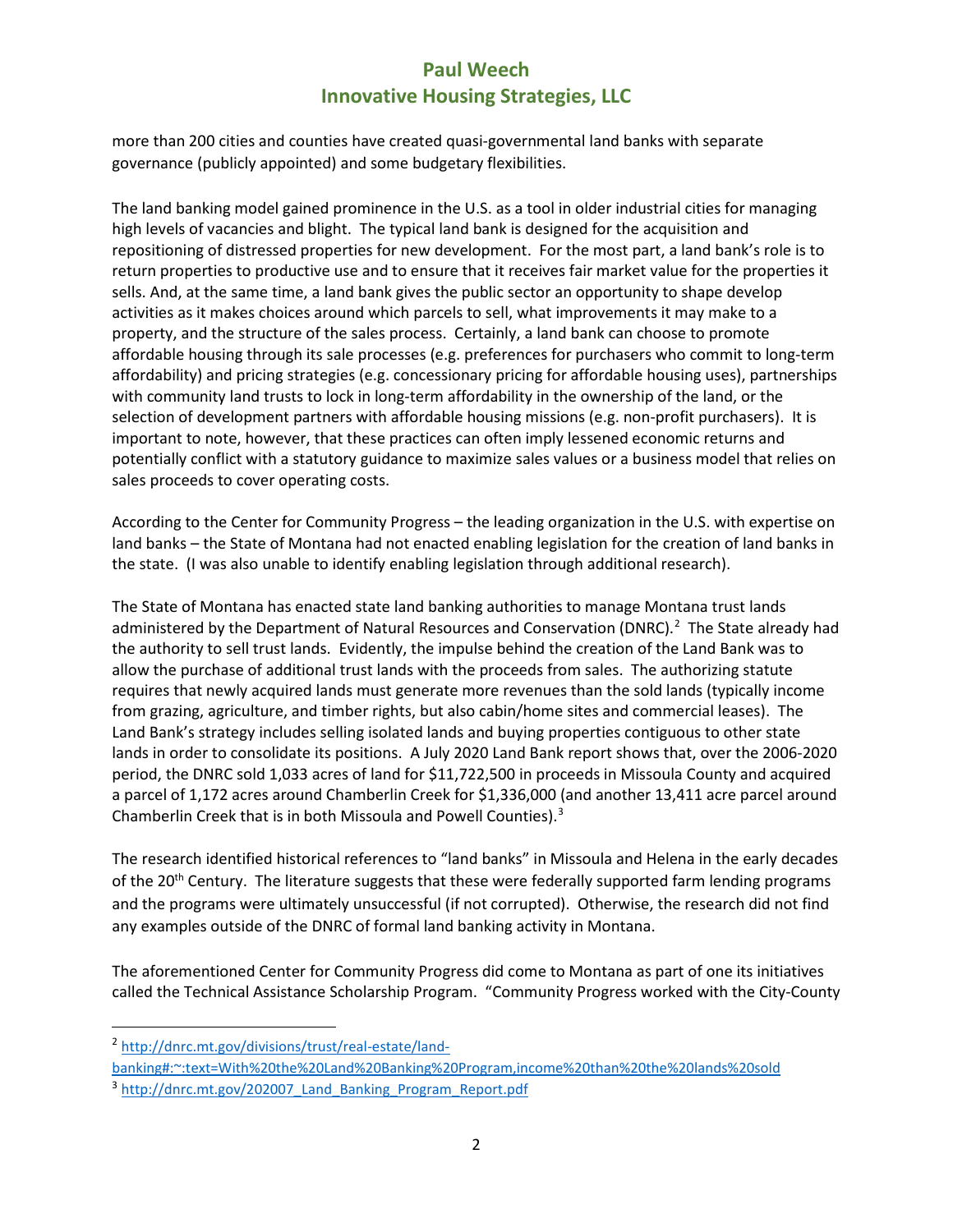of Butte-Silver Bow…to conduct a general assessment of systems and practices in order to build a more holistic approach to vacancy and abandonment. <sup>"[4](#page-2-0)</sup> The program focused on the Uptown Neighborhood in Butte and brought in two leading community development specialists who made recommendations for changes in policy and practice to address the City of Butte's and Butte-Silver Bow County's approaches to vacancy and blight. The report's recommendations did not include a land bank to address the challenges, but it did recommend changes to state property tax foreclosure laws to provide public entities the ability to acquire properties with clearer title and to allow public entities to use receivership powers to acquire properties through public nuisance enforcement.<sup>[5](#page-2-1)</sup>

Missoula has experience with the community land trust model (CLT) as a tool to advance its affordable housing needs. And, the State of Montana has numerous other examples of community land trusts – both for housing and for conserving land for nature, public access, and preventing development (See Appendix 2). Community land trusts differ from land banks in that they are typically organized as a nonprofit and are structured for the long-term ownership and stewardship of the land. A CLT seeks to preserve long-term affordability of the housing built on the land by charging a modest ground lease and limiting the sales price that the owner of the building on the land can get upon any transfer of title.<sup>[6](#page-2-2)[7](#page-2-3)</sup>

Missoula could conceivably look to create a hybrid model where the land bank is empowered to acquire, improve, and dispose of properties and, at the same time, make strategic decisions about preserving the long-term affordability of certain properties based on their location or other important attributes.

#### **Property Sources for Land Banks**

Absent a robust land banking network in Montana, the research looked at other land management and land stewardship organizations across the country and at the community land trust organizations extant in the State to inventory potential sources of donations, grants, and revenues available to finance land banking that advances City of Missoula's affordable housing goals.

Fundamental to land banking's *raison d'etre* is the acquisition of land/properties/real estate that it has a reasonable expectation it can redevelop/reposition/resell to the benefit of its assigned public purposes. And, its economic sustainability model is predicated on its ability to sell lands at a value greater than its acquisition costs (and its holding costs over the time between acquisition and sale). The sources of land where the land banking models originated were principally based on acquiring properties that came to the city as a result of a tax foreclosure. In many places, most notably Detroit, the public sector has also employed public nuisance laws to force owners of vacant or under-maintained properties to either bring the property into code compliance or face foreclosure. Using theses powers allowed local governments to force action on those stagnant properties that were blighting communities.

Using public funds to acquire properties for land banks is an obvious approach, yet there are challenges well beyond the budgetary constraints on local governments. In stronger markets, and in places like

<span id="page-2-0"></span> <sup>4</sup> [https://co.silverbow.mt.us/DocumentCenter/View/3764/Center-for-Community-Progress-Final-Report-on-](https://co.silverbow.mt.us/DocumentCenter/View/3764/Center-for-Community-Progress-Final-Report-on-Address-Vacancy-and-Abandonment-in-Uptown-Butte)[Address-Vacancy-and-Abandonment-in-Uptown-Butte](https://co.silverbow.mt.us/DocumentCenter/View/3764/Center-for-Community-Progress-Final-Report-on-Address-Vacancy-and-Abandonment-in-Uptown-Butte)

<span id="page-2-1"></span><sup>5</sup> Ibid., p. 39-40.

<span id="page-2-2"></span><sup>&</sup>lt;sup>6</sup> [https://shelterforce.org/2014/10/02/answer\\_land\\_banks\\_land\\_trusts/](https://shelterforce.org/2014/10/02/answer_land_banks_land_trusts/)

<span id="page-2-3"></span><sup>&</sup>lt;sup>7</sup> https://www.burlingtonassociates.com/files/8513/4463/0249/1-Land Banking vs. Land Trusting.pdf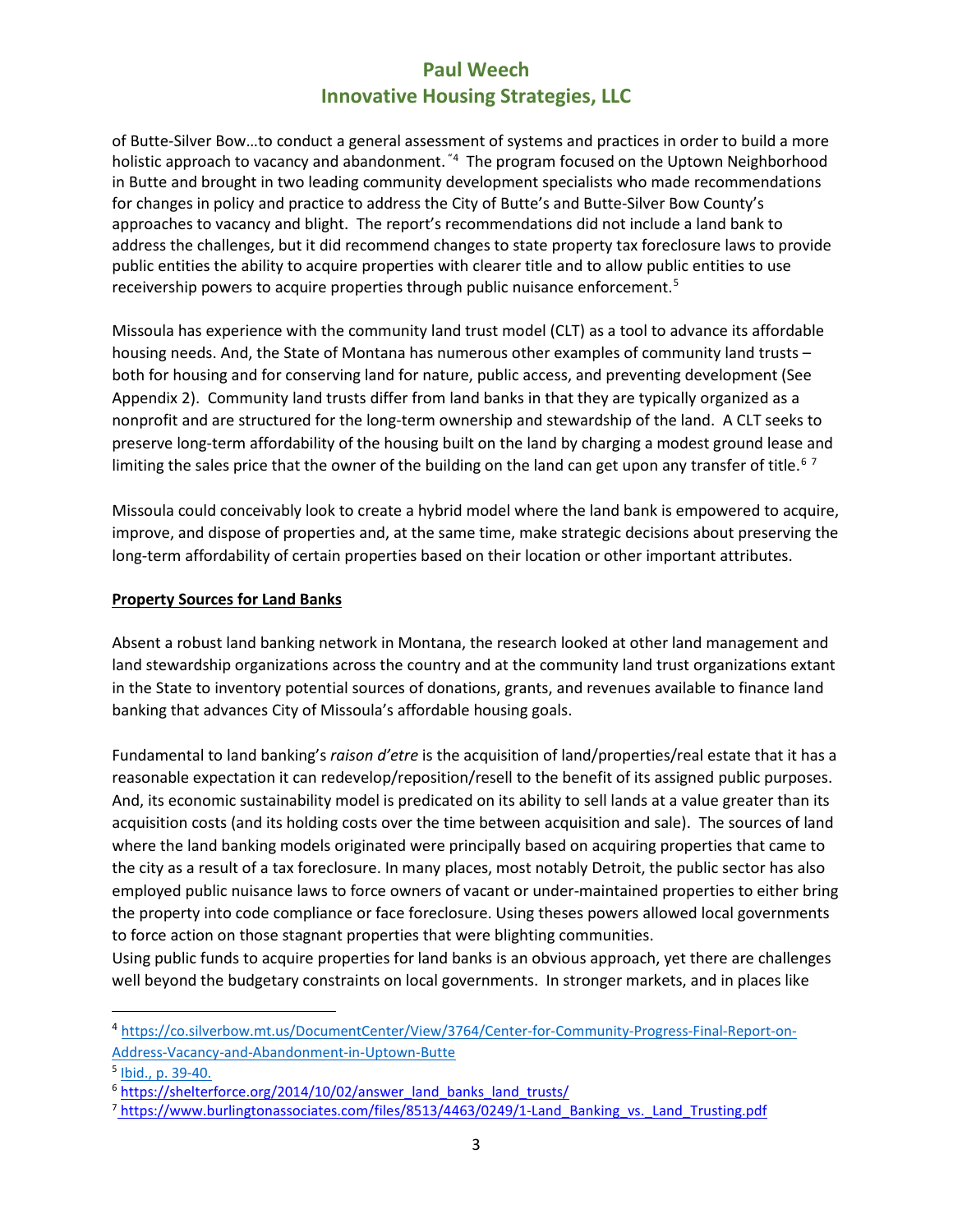Missoula with limited developable land, there are fewer opportunities for the public sector to acquire properties. In order to compete in real estate markets for developable land, the public sector will often have to compete with private capital that is advantaged by its ability to get to closing quickly. To compete the City of Missoula will need access to a fund with readily available capital and have a purchase process that can also get to closing in a reasonable amount of time. In this context, land banking that includes tax foreclosures and blighted properties may still make sense as a source of real estate for affordable housing development.

The City's housing plan calls for a community land trust acquisition program.<sup>[8](#page-3-0)</sup> "Once created, a formal land trust program for existing housing could also serve as a mechanism for community members to donate homes to the land trust. Another option would be to support the creation of a social investment loan pool that would leverage private philanthropic contributions to help support land trust acquisitions." Officials and community leaders will to consider the policy framework and decisionmaking structures that will guide whether properties end up moving through a mechanism for redevelopment into affordable housing like a land bank or into a community land trust for the preservation of permanent affordability.

Other possible sources of properties for land banking and future development might include surplus City-owned properties (e.g. underutilized publicly-owned real estate like vacant schools or office space) and land donations from individuals or companies that are committed to a more expansive and inclusive vision of the City.

#### **Funding Sources for Land Banks**

The research on national models for land banking revenues – relying on previous work done by the Center for Community Progress – suggests that it is a myth that land banking is sustainable through acquiring real estate and selling real estate at a higher value. The Center argues that successful land banking strategies require some commitment of public subsidies. Sources of subsidies over time provided to land banks have included: the federal Neighborhood Stabilization Program (NSP) and Hardest Hit Funds that were appropriated during the Great Recession; real estate transfer taxes; and a form of tax increment financing where land banks share in property tax increases for the five years following a property sale. A land bank in Georgia issued a bond that was secured by this latter form of revenues.

The DNRC land bank's income relies on the contract income from timber, agriculture, and grazing on trust lands, some commercial leases, and the proceeds from the sale of land.

A survey of the financials for community land trusts in Montana indicates that other possible revenue sources might include: public and philanthropic program grants; cash contributions, fund raising, and fund-raising events; land donations; program fees; and the use of volunteers. At least one community land trust indicated that it benefits from the Montana Endowment Tax Credit as an incentive for giving.

<span id="page-3-0"></span> <sup>8</sup> [https://www.ci.missoula.mt.us/DocumentCenter/View/50833/A-Place-to-Call-Home\\_Meeting-Missoulas-](https://www.ci.missoula.mt.us/DocumentCenter/View/50833/A-Place-to-Call-Home_Meeting-Missoulas-Housing-Needs_Adopted-PDF)[Housing-Needs\\_Adopted-PDF,](https://www.ci.missoula.mt.us/DocumentCenter/View/50833/A-Place-to-Call-Home_Meeting-Missoulas-Housing-Needs_Adopted-PDF) p. 53.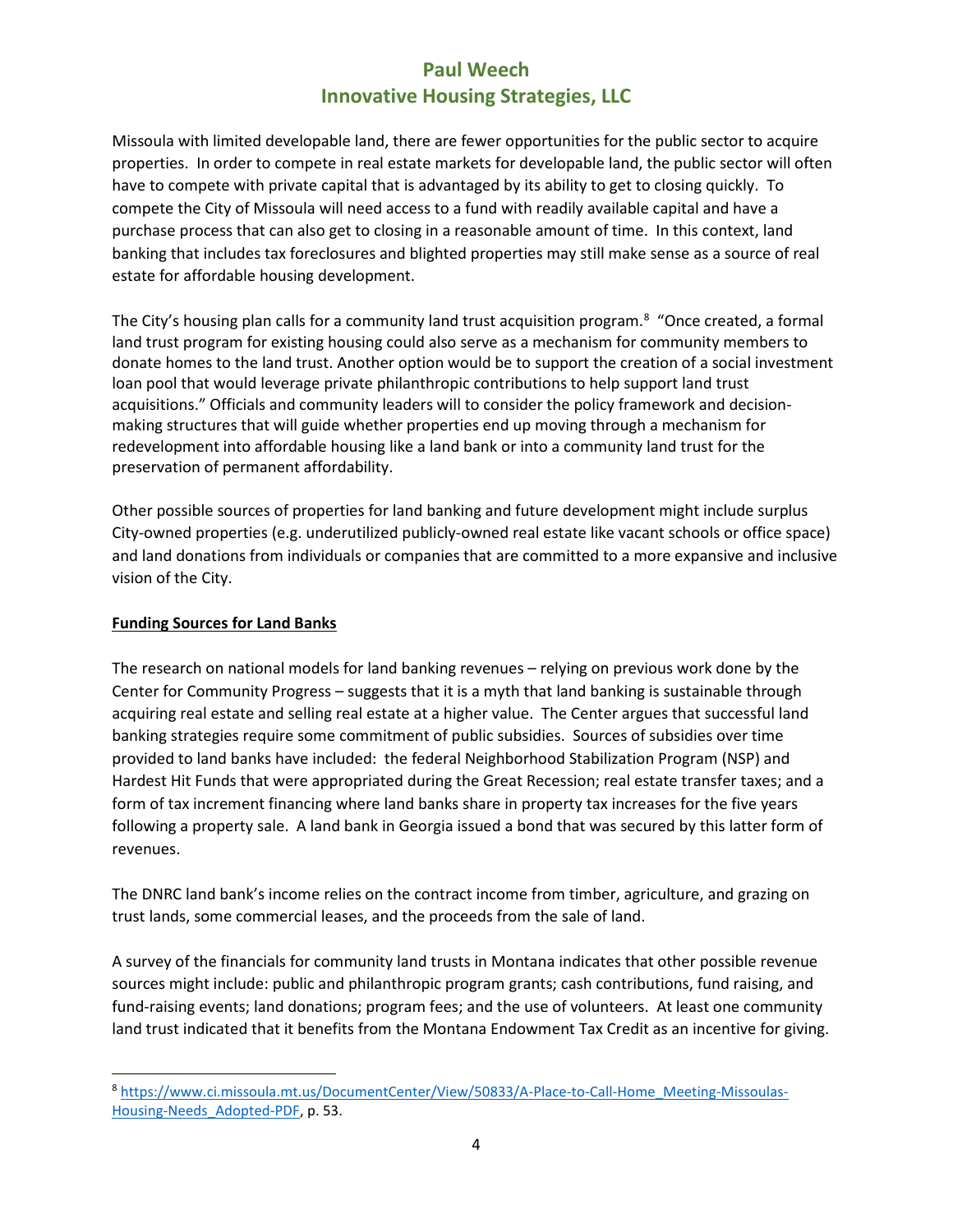### Land Banks and Redevelopment Authorities

A member of the Missoula Invest Health team asked for examples of from across the country where a land bank had been embedded within a redevelopment authority. There are evidently numerous examples. Frank Alexander, author of the definitive report on land banking<sup>[9](#page-4-0)</sup>, recommended looking at St. Louis and Baton Rouge. However, he cautions that it "is not an approach that I recommend in light of the different missions and visions of the different entities. I have done it that way on rare occasion, such as when first creating a land bank had it co-located with a development authority and shared staff and overhead during the start-up period."[10](#page-4-1)

Another contact, land bank consultant Winnie Branton, recommended the Westmoreland County Land Bank in Pennsylvania -- "the most successful land bank to date"— which is administered by the County Redevelopment Authority.<sup>11</sup> In an article on land banking, Branton echoes Alexander's comments on shared services models between redevelopment authorities and land banks, albeit more favorably:

Collaboration and shared staffing between land banks and other public entities is encouraged under the [Pennsylvania] enabling legislation. The North East Pennsylvania Land Bank's executive director serves the same role for the City of Pittston's Redevelopment Authority. The Dauphin County Land Bank is staffed and maintained through the Dauphin County Office of Community & Economic Development. The City of Harrisburg's ordinance provides that "the Land Bank may arrange for any such staff in conjunction with the Redevelopment Authority of the City of Harrisburg or other partnering public entities." Shared staffing and services allows land banks to build on the capacity and expertise of other public entities, thereby minimizing costs and maximizing efficiencies.<sup>[12](#page-4-3)</sup>

If Missoula wants to consider formalizing its land banking activities in the context of its redevelopment authority, it's worth considering some additional commentary from the Housing Alliance of Pennsylvania and the Center for Community Progress. The Housing Alliance of Pennsylvania published some answers to frequently asked questions as part of its advocacy for state enabling legislation for land banks. In response to the question "Why not use existing entities, like redevelopment authorities (RDAs) or local governments?" They wrote:

RDAs are generally focused on specific areas or projects and do not take a comprehensive approach to bolstering real estate markets. Many local governments do land bank properties, either intentionally through strategic acquisitions or reluctantly

<span id="page-4-3"></span>12

<span id="page-4-0"></span> <sup>9</sup> Frank Alexander, Center for Community Progress, *Land Banks and Land Banking – 2nd Edition – <sup>2015</sup>* <https://www.communityprogress.net/download-land-banks-and-land-banking--2nd-edition--2015--pages-553.php> <sup>10</sup> Email from Frank Alexander dated September 9, 2020.

<span id="page-4-2"></span><span id="page-4-1"></span><sup>&</sup>lt;sup>11</sup> Quote is from land banking consultant, Winnie Branton. Link to Westmoreland County Land Bank is here: <https://www.co.westmoreland.pa.us/1977/Land-Bank>

[https://static1.squarespace.com/static/5342bfabe4b076ea499631f5/t/558850f7e4b0ca6f99b87d2d/14349970346](https://static1.squarespace.com/static/5342bfabe4b076ea499631f5/t/558850f7e4b0ca6f99b87d2d/1434997034638/Pennsylvania+Land+Banks+Article+ELF+2015.pdf) [38/Pennsylvania+Land+Banks+Article+ELF+2015.pdf](https://static1.squarespace.com/static/5342bfabe4b076ea499631f5/t/558850f7e4b0ca6f99b87d2d/1434997034638/Pennsylvania+Land+Banks+Article+ELF+2015.pdf)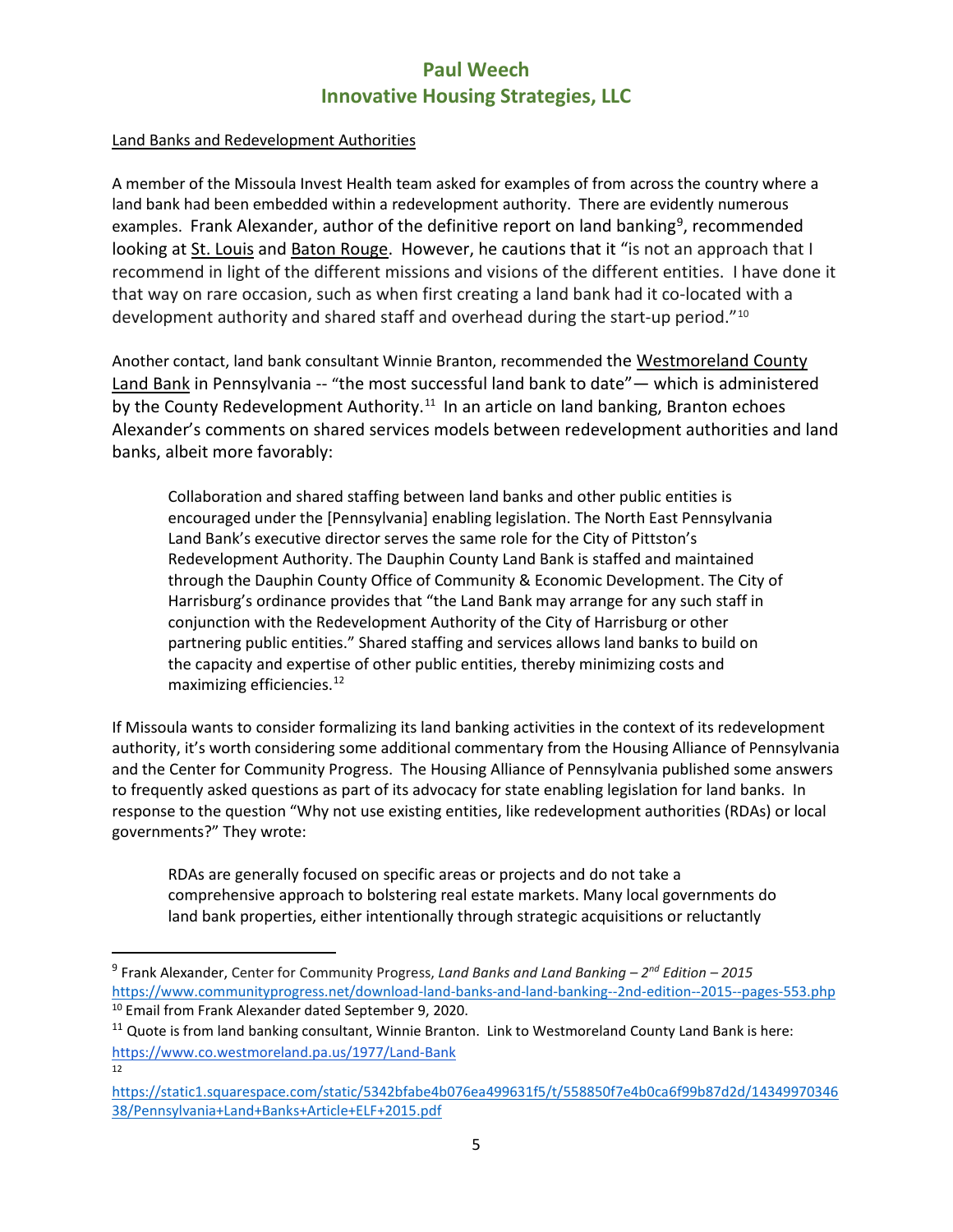via the tax claim bureau repositories, but few have the staff or financial resources to effectively maintain, manage, and market these properties. As a result, local governments can become exactly what they are trying to fight – large scale owners of vacant and blighted properties. Land banks, on the other hand, have the technical and financial capacity, and the focus, to systematically inventory, maintain, and sell properties in a way that strengthens local markets.

Where capacity already exists at the local level, land banks can contract with local governments or RDAs to administer land banking functions and utilize the new [legislated] tools provided….Land banking functions, though, would be a separate line of business. For example, land banks may not use eminent domain to acquire property. Therefore, any RDA-administered land banks would need to keep land banking work separate from activities involving condemnations.

On its website, the Center for Community Progress provides the public with the following answer to the question: "How is a land bank different from a redevelopment authority?"

In a few states, legislation has been passed that grants redevelopment authorities many of the same powers as land banks. In Louisiana, for example, some redevelopment authorities can also function as land banks. However, in most states, redevelopment authorities and land banks differ both in terms of their legal powers and their missions. Land banks typically implement disposition policies that allow greater flexibility than a redevelopment authority in terms of transferees and consideration. However, unlike many redevelopment authorities, land banks do not have the power of eminent domain, nor do land banks have the power to tax. As for mission, many land banks are focused on acquiring, stabilizing and returning to productive use those properties that are considered to have the most blighting influence in a community. These are properties that may not have an immediate redevelopment opportunity, but are destabilizing neighborhoods and undermining quality of life. In comparison, a redevelopment authority is typically focused on properties with near-term redevelopment potential and on large scale development projects that align with highly visible and long-term economic development goals."<sup>[13](#page-5-0)</sup>

#### **Concluding Comments**

The memorandum provides some additional background relevant to deliberations in Missoula around the housing plan's recommendation to create a formal land banking structure. The research highlights that there is likely some overlap in the types of structures that Missoula might consider given the broader affordable housing goals it has outlined in its housing plan. A redevelopment authority might be empowered to take the lead on working with private developers to create affordable housing. A land bank might be charged with the acquisition and management of land for future redevelopment as affordable housing. The community land trust model is also relevant with respect to creating housing that remains affordable over the longer term. Certainly the bigger questions are related to which

<span id="page-5-0"></span> <sup>13</sup> [https://www.communityprogress.net/land-banking-faq-pages-](https://www.communityprogress.net/land-banking-faq-pages-449.php#How%20is%20a%20land%20bank%20different%20from%20a%20redevelopment%20authority)[449.php#How%20is%20a%20land%20bank%20different%20from%20a%20redevelopment%20authority?](https://www.communityprogress.net/land-banking-faq-pages-449.php#How%20is%20a%20land%20bank%20different%20from%20a%20redevelopment%20authority)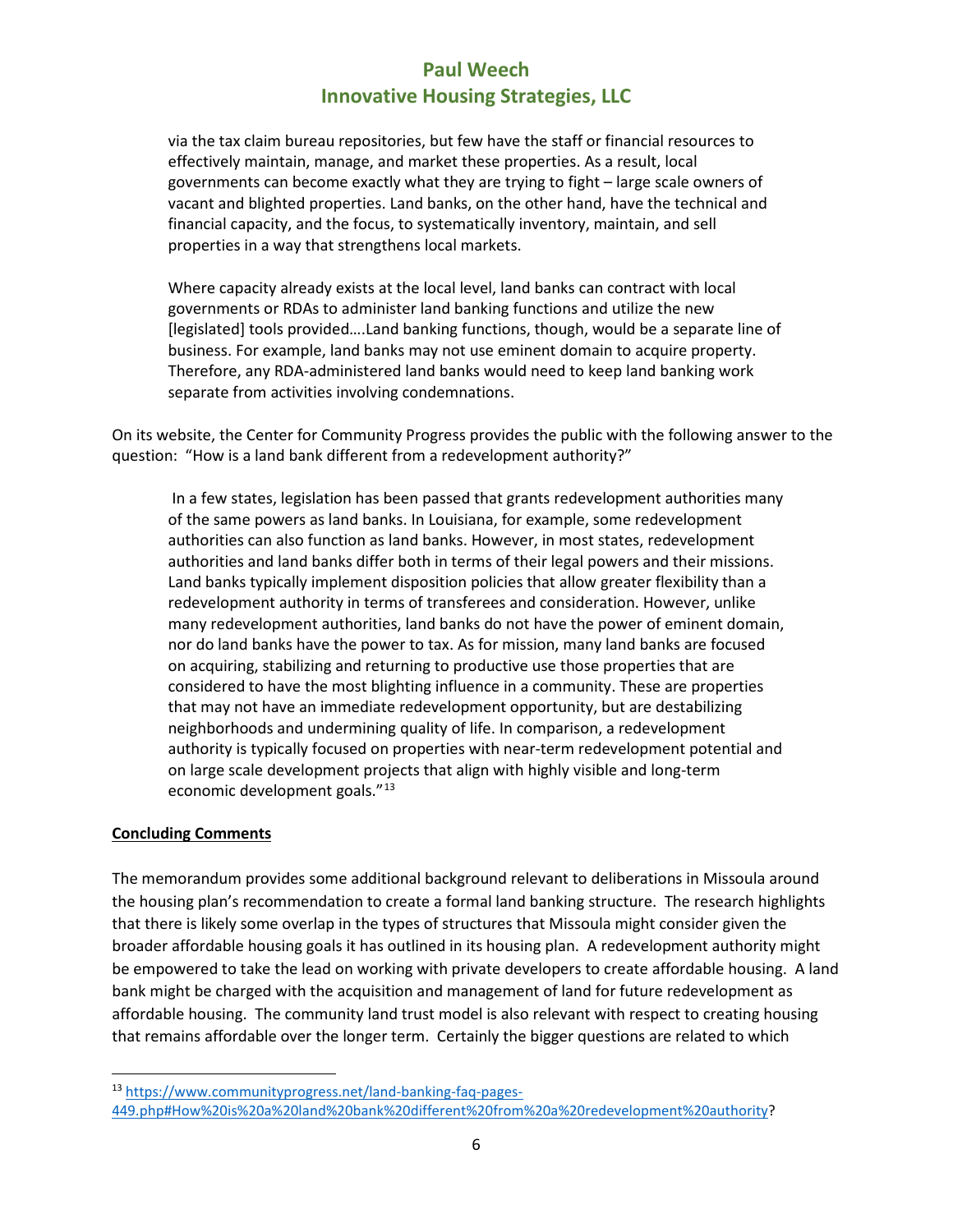structure is best for acquiring the right kinds of human resources skills and expertise and what powers and financial resources are available to the entity for the acquisition, stewardship, and redevelopment of publicly-owned real estate. And, among these considerations, are what powers granted to the entity would require state enabling legislation and to what extent the mission and activities of the entity would benefit from a IRS Section 501(c)(3) designation in order to accept donations of land and cash and allow the donor to get charitable deductions on federal taxes or credits on state taxes.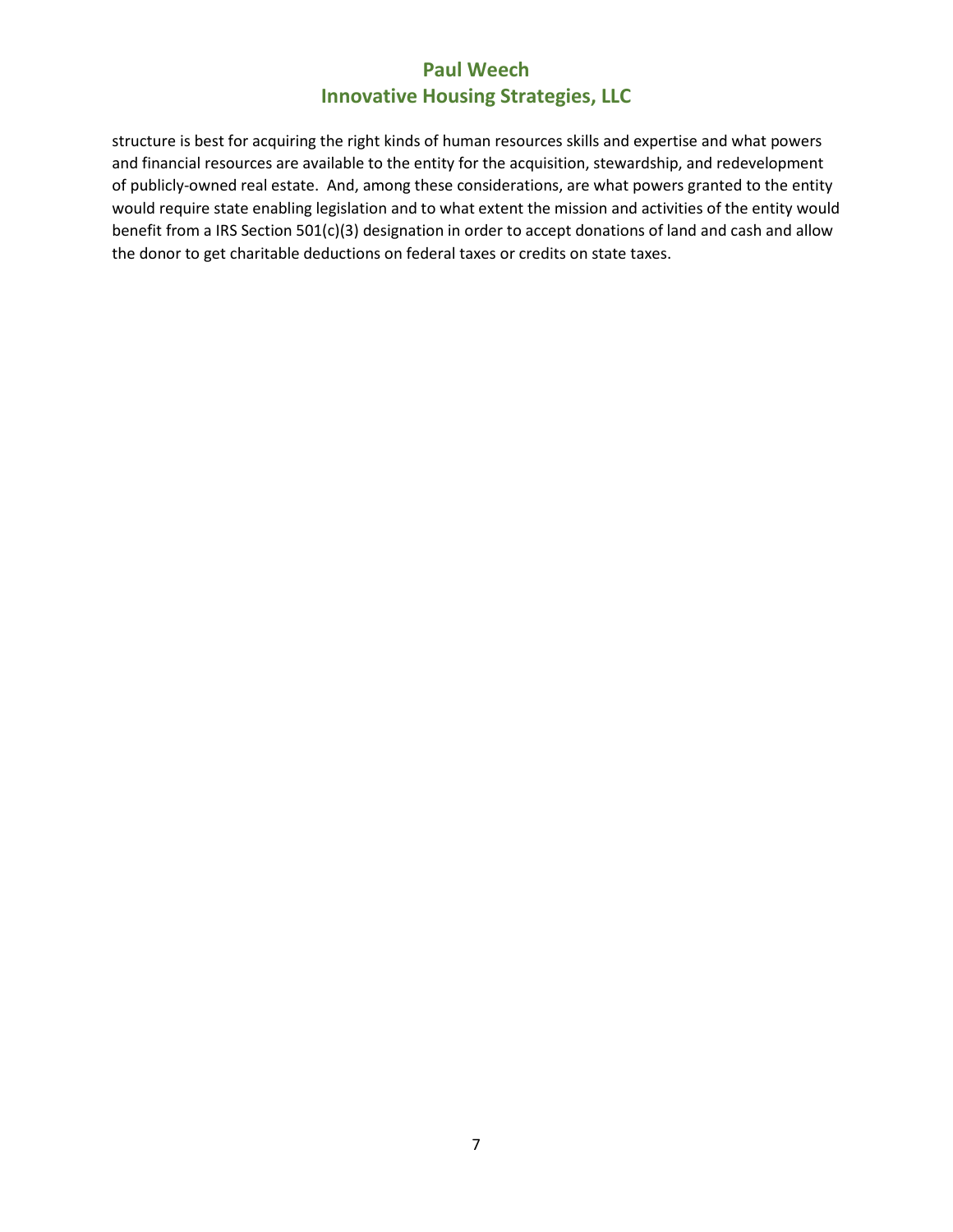## **APPENDIX 1: Land banking in Montana**

#### **Department of Natural Resources and Conservation**

The State of Montana has always had the ability to sell state trust land. However, until the creation of the Land Banking Program, there was no provision to purchase replacement land. With the Land Banking Program, it is now possible for the Department of Natural Resources and Conservation to sell land to the public and put the proceeds in a Land Banking Trust Fund. The combined funds from multiple sales can then be used to purchase lands which produce a higher level of income than the lands sold. This results in a greater income to the trust beneficiaries (U of M, MSU, Common Schools, etc.). [http://dnrc.mt.gov/divisions/trust/real-estate/land-](http://dnrc.mt.gov/divisions/trust/real-estate/land-banking#:%7E:text=With%20the%20Land%20Banking%20Program,income%20than%20the%20lands%20sold)

[banking#:~:text=With%20the%20Land%20Banking%20Program,income%20than%20the%20lands%20sold.](http://dnrc.mt.gov/divisions/trust/real-estate/land-banking#:%7E:text=With%20the%20Land%20Banking%20Program,income%20than%20the%20lands%20sold)

#### **Land Banking Report January 2020**

[http://dnrc.mt.gov/January\\_2020\\_Banking\\_Report.pdf](http://dnrc.mt.gov/January_2020_Banking_Report.pdf)

#### **Land Banking Report July 2020**

[http://dnrc.mt.gov/202007\\_Land\\_Banking\\_Program\\_Report.pdf](http://dnrc.mt.gov/202007_Land_Banking_Program_Report.pdf)

#### **DNR Land Banking and Cabin Site Sales**

<http://dnrc.mt.gov/divisions/trust/docs/real-estate-management/land-banking>

#### **Montana Government Land Bank Sales in Missoula**

<https://svcalt.mt.gov/TLMSPublic/LandBanking/LandBanking.aspx>

#### **Center for Community Progress, Technical Assistance Scholarship program**

Butte-Silver Bow, Montana (2014) **Focus Area: Developing a Comprehensive Approach to Vacancy and Abandonment. C**ommunity Progress worked with the City-County of Butte-Silver Bow, an area with a rich history of copper mining, to conduct a general assessment of systems and practices in order to build a more holistic approach to vacancy and abandonment. The report offers a detailed account of observations and findings, and provides an extensive menu of recommendations that touch on programs, strategies, operations, and policies.

[https://co.silverbow.mt.us/DocumentCenter/View/3764/Center-for-Community-Progress-Final-Report-on-](https://co.silverbow.mt.us/DocumentCenter/View/3764/Center-for-Community-Progress-Final-Report-on-Address-Vacancy-and-Abandonment-in-Uptown-Butte)[Address-Vacancy-and-Abandonment-in-Uptown-Butte](https://co.silverbow.mt.us/DocumentCenter/View/3764/Center-for-Community-Progress-Final-Report-on-Address-Vacancy-and-Abandonment-in-Uptown-Butte)

#### **Missoula Plans for a Land Bank**

[https://www.kpax.com/news/missoula-county/city-strategy-to-bank-land-for-redevelopment-future-housing](https://www.kpax.com/news/missoula-county/city-strategy-to-bank-land-for-redevelopment-future-housing-showing-results)[showing-results](https://www.kpax.com/news/missoula-county/city-strategy-to-bank-land-for-redevelopment-future-housing-showing-results)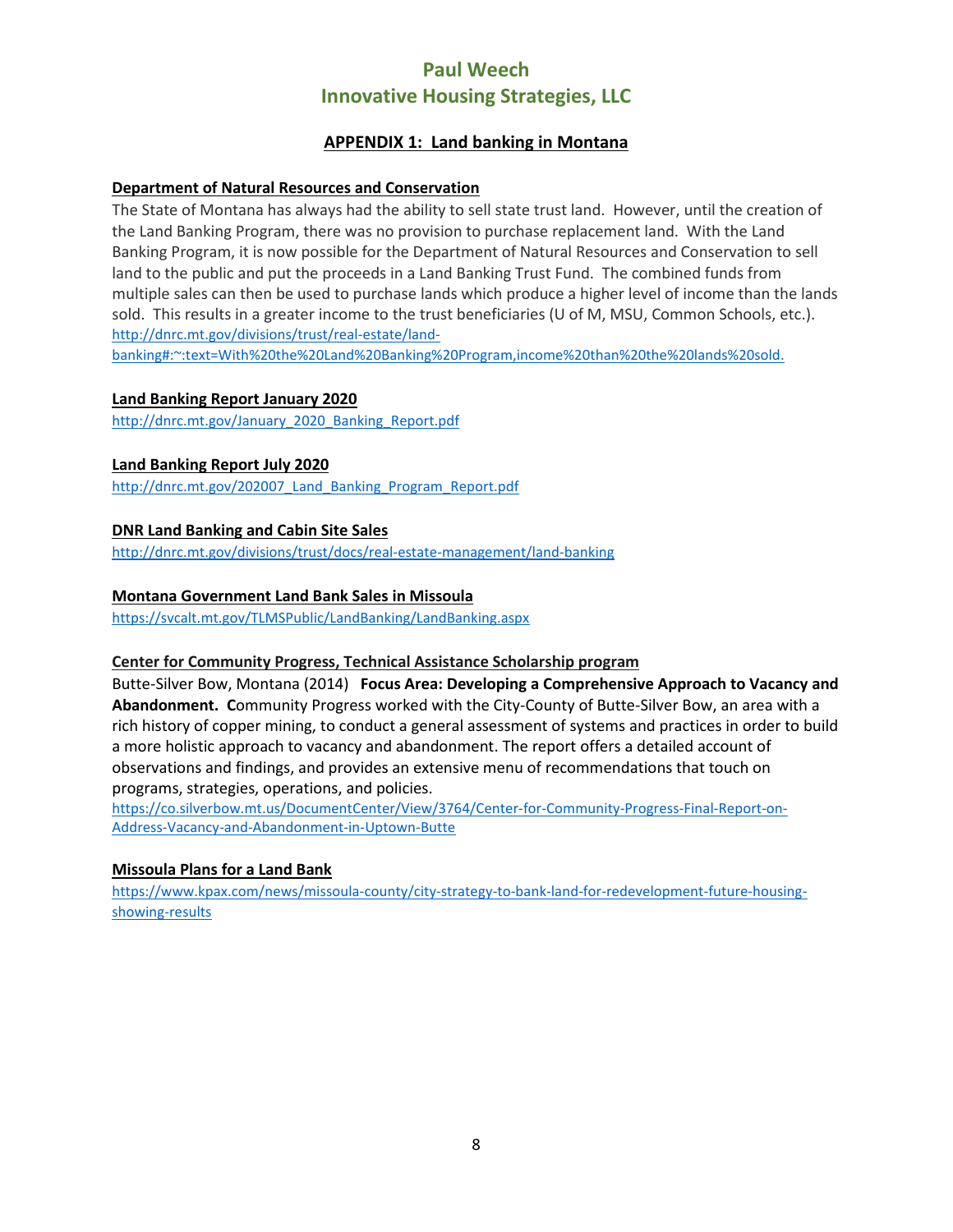## **APPENDIX 2: Other Land Banking Resources**

#### **HUD/LISC/Alexander: Guide for Creation and Operation of Local Land Banks**

<https://files.hudexchange.info/resources/documents/LandBankAuthoritiesGuideforCreationandOperation.pdf>

#### **Smart Growth America: State Policy Toolkit State Land Bank Enabling Legislation**

[https://www.smartgrowthamerica.org/app/legacy/documents/sga\\_statepolicy\\_toolkit.pdf](https://www.smartgrowthamerica.org/app/legacy/documents/sga_statepolicy_toolkit.pdf)

## **Center for Community Progress (Alexander): Land Banks and Land Banking – 2nd Edition – 2015**

<https://www.communityprogress.net/download-land-banks-and-land-banking--2nd-edition--2015--pages-553.php>

## **County Health Rankings (Invest Health Tie In)**

### Robert Wood Johnson Foundation

There is some evidence that land banking reduces blight by demolishing deteriorated or unsafe structures, reducing property vacancies, and maintaining vacant lots [\(CCP-Heins 2014,](http://action.communityprogress.net/p/salsa/web/common/public/signup?signup_page_KEY=8120) [NYLBA](http://syracuselandbank.org/wp-content/uploads/2014/02/NY-Land-Banks-report.pdf)  [2014,](http://syracuselandbank.org/wp-content/uploads/2014/02/NY-Land-Banks-report.pdf) [Whitaker 2014,](http://papers.ssrn.com/sol3/papers.cfm?abstract_id=2182175) [Sadler 2017\\*\)](https://academic.oup.com/cdj/article/52/4/591/2607781). Land banking is also a suggested strategy to revitalize declining urban neighborhoods, improve community development [\(US HUD-Sage Computing 2009,](https://www.huduser.gov/portal/publications/affhsg/landbanks.html) [CCP-Alexander](http://action.communityprogress.net/p/salsa/web/common/public/signup?signup_page_KEY=8679)  [2015\\*\)](http://action.communityprogress.net/p/salsa/web/common/public/signup?signup_page_KEY=8679), and develop economically integrated communities [\(Brookings-Alexander 2008,](http://www.brookings.edu/research/papers/2008/10/28-mortgage-crisis-alexander) [Fitzpatrick](http://papers.ssrn.com/sol3/papers.cfm?abstract_id=1316971)  [2009\)](http://papers.ssrn.com/sol3/papers.cfm?abstract_id=1316971). Additional evidence is needed to confirm effects and determine the characteristics, size, and scale of the most effective efforts [\(Negro 2012,](http://www.rc.com/publications/upload/ZPLR-2012-Land-Banking-Negro-with-permission.pdf) [CCP-Alexander 2015\\*\)](http://action.communityprogress.net/p/salsa/web/common/public/signup?signup_page_KEY=8679). [https://www.countyhealthrankings.org/take-action-to-improve-health/what-works-for-health/strategies/land](https://www.countyhealthrankings.org/take-action-to-improve-health/what-works-for-health/strategies/land-banking)[banking](https://www.countyhealthrankings.org/take-action-to-improve-health/what-works-for-health/strategies/land-banking)

## **National Land Bank Network Act (HR 7103)**

Representative Dan Kildee, former Executive Director of the Genesee County Land Bank Authority, has introduced legislation to create a land bank network funded with \$10 million in an appropriation from Congress. Introduced June 04, 2020.

<https://www.congress.gov/bill/116th-congress/house-bill/7103/text?r=2&s=1>

#### Land Bank Missoula, 1918

[https://books.google.com/books?id=v4lNAQAAMAAJ&pg=PA22&lpg=PA22&dq=land+banks+in+Missoula&source=](https://books.google.com/books?id=v4lNAQAAMAAJ&pg=PA22&lpg=PA22&dq=land+banks+in+Missoula&source=bl&ots=7GCwCJC9Y0&sig=ACfU3U3hlvYYJdQ5-Gk4m6zCIPy3gJb2xA&hl=en&sa=X&ved=2ahUKEwi196KW8NXrAhUBwVkKHYmsAw04FBDoATACegQIARAB#v=onepage&q=land%20banks%20in%20Missoula&f=false) [bl&ots=7GCwCJC9Y0&sig=ACfU3U3hlvYYJdQ5-Gk4m6zCIPy3gJb2xA&hl=en&sa=X&ved=2ahUKEwi196KW8NXrAhU](https://books.google.com/books?id=v4lNAQAAMAAJ&pg=PA22&lpg=PA22&dq=land+banks+in+Missoula&source=bl&ots=7GCwCJC9Y0&sig=ACfU3U3hlvYYJdQ5-Gk4m6zCIPy3gJb2xA&hl=en&sa=X&ved=2ahUKEwi196KW8NXrAhUBwVkKHYmsAw04FBDoATACegQIARAB#v=onepage&q=land%20banks%20in%20Missoula&f=false) [BwVkKHYmsAw04FBDoATACegQIARAB#v=onepage&q=land%20banks%20in%20Missoula&f=false](https://books.google.com/books?id=v4lNAQAAMAAJ&pg=PA22&lpg=PA22&dq=land+banks+in+Missoula&source=bl&ots=7GCwCJC9Y0&sig=ACfU3U3hlvYYJdQ5-Gk4m6zCIPy3gJb2xA&hl=en&sa=X&ved=2ahUKEwi196KW8NXrAhUBwVkKHYmsAw04FBDoATACegQIARAB#v=onepage&q=land%20banks%20in%20Missoula&f=false)

#### Land Bank Helena

<https://www.iol.co.za/travel/south-africa/land-banks-helena-dolny-resigns-24136>

[https://books.google.com/books?id=7ChPAAAAYAAJ&pg=PA28&lpg=PA28&dq=land+banks+in+Helena&source=bl](https://books.google.com/books?id=7ChPAAAAYAAJ&pg=PA28&lpg=PA28&dq=land+banks+in+Helena&source=bl&ots=yrf2gaFsAk&sig=ACfU3U1q_t8AxCG7fCEgwnLAPpWJjrVz9g&hl=en&sa=X&ved=2ahUKEwjPj7OKgdbrAhX4j3IEHSAcBLs4FBDoATAFegQIBhAB#v=onepage&q=land%20banks%20in%20Helena&f=false) [&ots=yrf2gaFsAk&sig=ACfU3U1q\\_t8AxCG7fCEgwnLAPpWJjrVz9g&hl=en&sa=X&ved=2ahUKEwjPj7OKgdbrAhX4j3IE](https://books.google.com/books?id=7ChPAAAAYAAJ&pg=PA28&lpg=PA28&dq=land+banks+in+Helena&source=bl&ots=yrf2gaFsAk&sig=ACfU3U1q_t8AxCG7fCEgwnLAPpWJjrVz9g&hl=en&sa=X&ved=2ahUKEwjPj7OKgdbrAhX4j3IEHSAcBLs4FBDoATAFegQIBhAB#v=onepage&q=land%20banks%20in%20Helena&f=false) [HSAcBLs4FBDoATAFegQIBhAB#v=onepage&q=land%20banks%20in%20Helena&f=false](https://books.google.com/books?id=7ChPAAAAYAAJ&pg=PA28&lpg=PA28&dq=land+banks+in+Helena&source=bl&ots=yrf2gaFsAk&sig=ACfU3U1q_t8AxCG7fCEgwnLAPpWJjrVz9g&hl=en&sa=X&ved=2ahUKEwjPj7OKgdbrAhX4j3IEHSAcBLs4FBDoATAFegQIBhAB#v=onepage&q=land%20banks%20in%20Helena&f=false)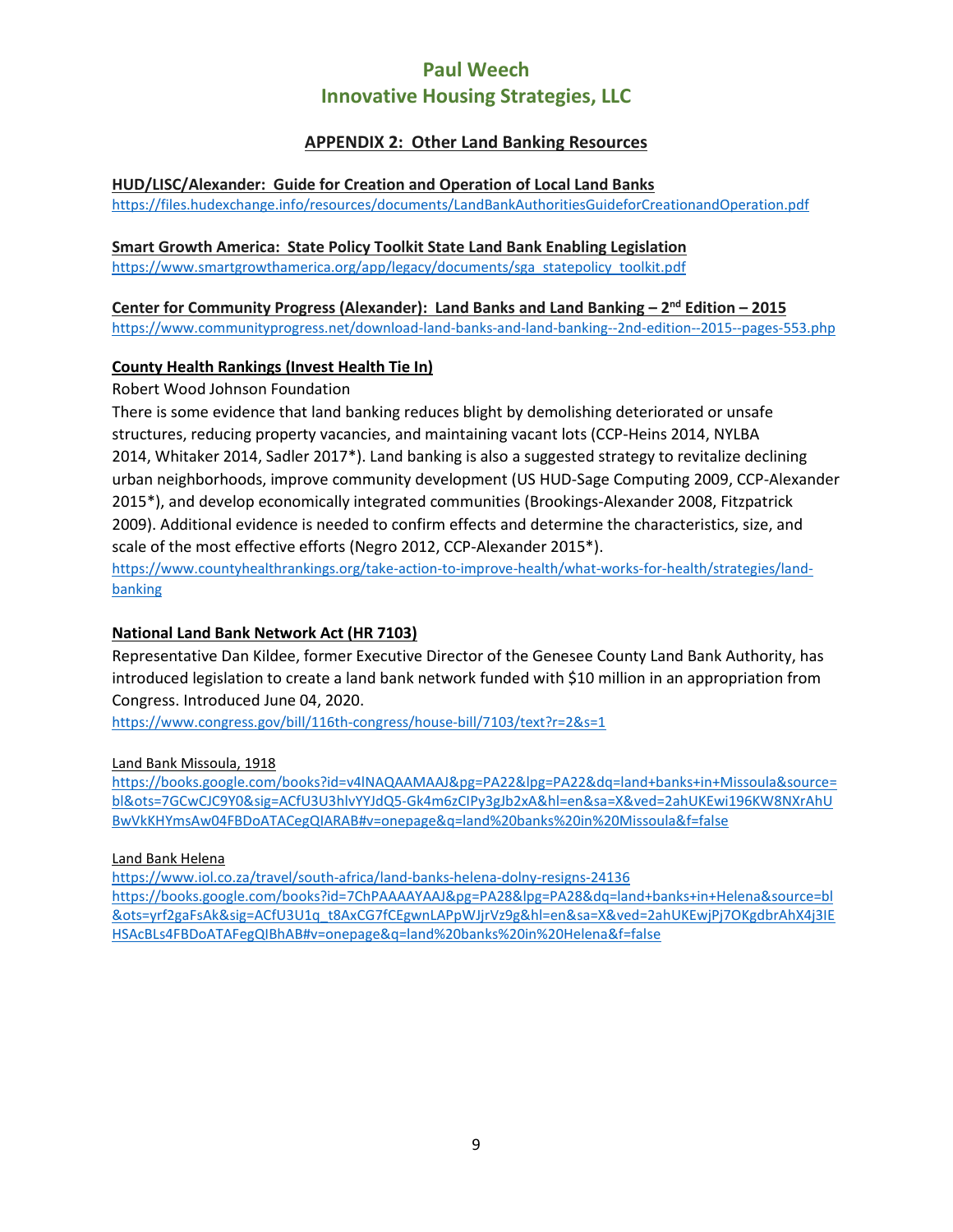## **APPENDIX 3: Community Land Trusts in Montana**

### **Big Sky Community Housing Trust (Big Sky)**

The Big Sky Community Housing Trust was initiated by the Big Sky Chamber of Commerce several years ago as local employee housing issues began to escalate. These concerned volunteer citizens poured over the February 2018 survey results (funded by resort tax dollars) and spent many hours reviewing solutions from other Mountain resort towns to develop actions plans to address the employee housing issue in Big Sky. <https://thehrdc.org/big-sky-community-housing-trust/>

### **Gallitan Valley Land Trust (Bozeman)**

Gallatin Valley Land Trust connects people, communities, and open lands through conservation of working farms and ranches, healthy rivers, and wildlife habitat, and the creation of trails in the Montana headwaters of the Missouri and Upper Yellowstone Rivers. <https://gvlt.org/>

### **Human Resource Development Council – HRDC (Bozeman)**

Founded in 1975, the Human Resource Development Council is a non-profit community action agency. HRDC serves Gallatin, Park and Meagher Counties which each encompasses approximately 2,500 square miles. The area we serve is bordered on the west by the headwaters of the Missouri River and to the south by Yellowstone National Park. To the east and north begin the expanding valleys of the Missouri and Yellowstone Rivers. <https://thehrdc.org/about-us/history/>

#### **Montana Association of Land Trusts**

The Montana Association of Land Trusts is comprised of 12 members whose focus is voluntary incentivebased conservation. The 12 MALT members provide diverse and broad value through projects and activities that generate open land conservation, outdoor recreation, and land trust community engagement. Montana land trusts and public agencies have been working cooperatively with landowners for over 40 years, and Montana is a national leader in the quality and quantity of providing land conservation. In more recent years, Montana land trusts have expanded their focus to lead efforts to build and maintain community trails and parks, and to play a stronger leadership role in voluntarily creating recreational access and improving outdoor recreation opportunities. <https://montanalandtrusts.org/>

#### **Montana Land Reliance**

MLR made possible by the "Montana Open-Space Land and Voluntary Conservation Easement Act." <https://mtlandreliance.org/about-montana-land-reliance/our-history/>

## **North Missoula Community Development Corporation (Missoula)**

The North-Missoula Community Development Corporation, more affectionately known as the NMCDC, is a community advocacy organization. Our staff and board are all Missoulians dedicated to helping make the north and westside communities healthy, vibrant, and engaged. The NMCDC's Land Stewardship Program preserves and develops permanently affordable homeownership opportunities in Missoula's Northside, Westside and Downtown neighborhoods using a Community Land Trust model. The North-Missoula Community Development Corporation is one of only a few Community Land Trusts (CLT) in the state of Montana that develops and maintains permanently affordable housing <http://www.nmcdc.org/land-stewardship/>